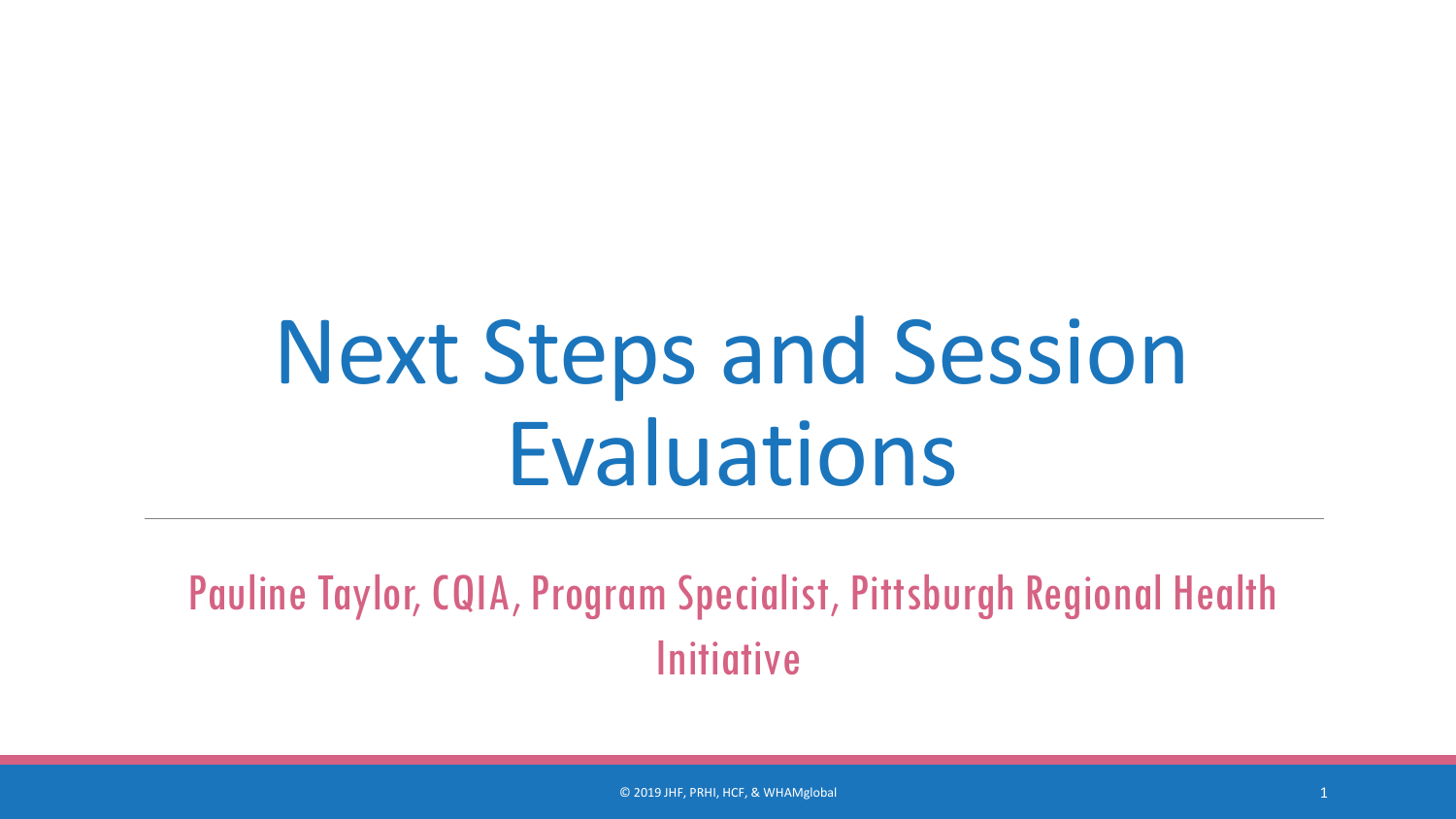

Home About PA PQC Blog Spotlight Events Contact

 $\Box$   $\Box$ 

#### Access Information and Materials at whamglobal.org/papqc

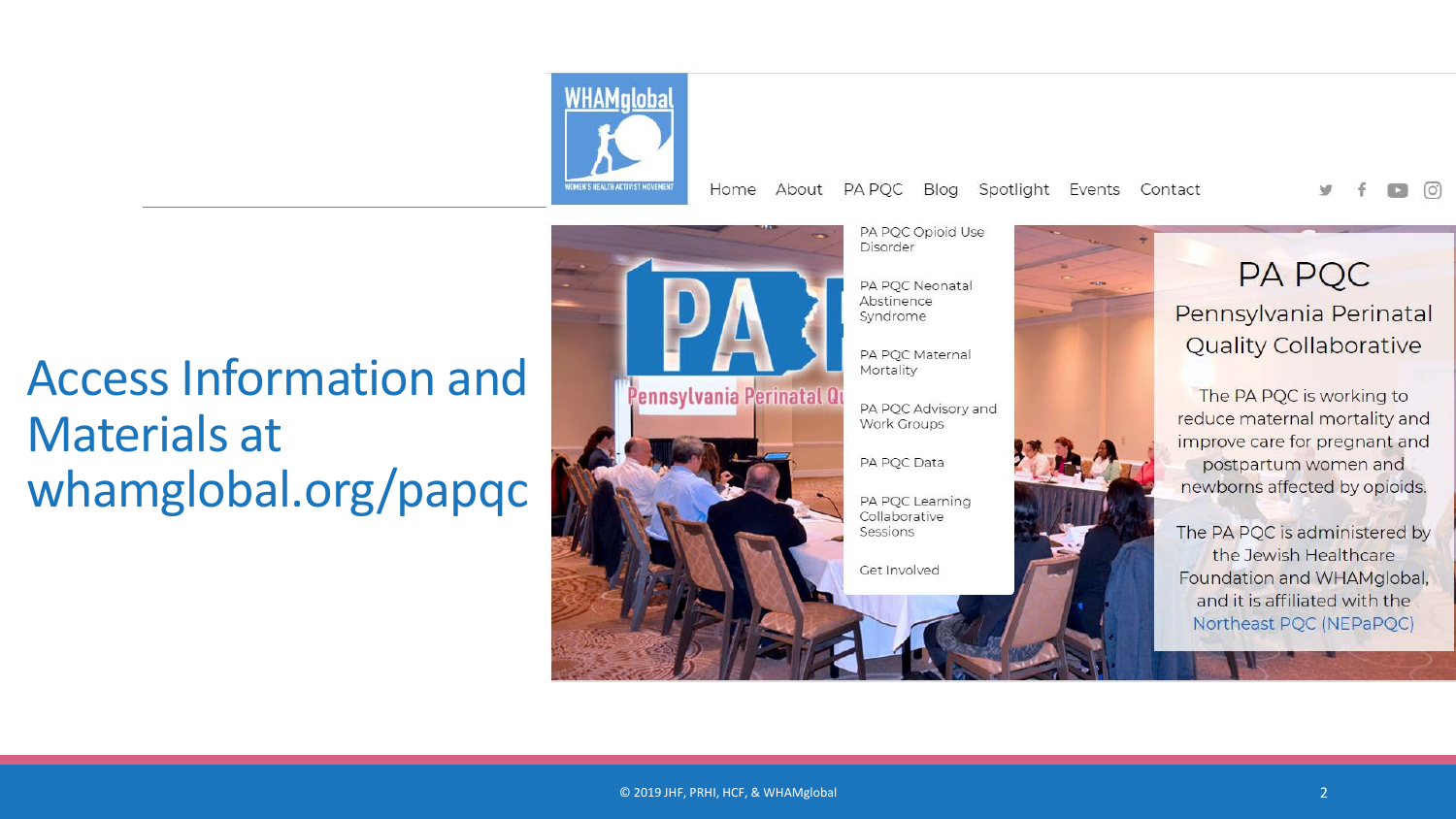## Register for the Next Learning Collaboratives *No Later than 1 Week Prior the Session*

#### https://www.whamglobal.org/papqc/get-involved

| <b>Learning Collaborative Date</b> | <b>Location</b>                              |
|------------------------------------|----------------------------------------------|
| Monday, August, 19 1pm to 2pm      | <b>WebEx</b>                                 |
| <b>SUD Screening and Follow-up</b> | Daisy Goodman, DNP, MPH, CNM, CARN-AP,       |
|                                    | Dartmouth-Hitchcock Medical Center           |
| <b>Tuesday, September 24</b>       | Best Western Premier, The Central Hotel      |
| 830am to 4pm                       | <b>Harrisburg</b>                            |
|                                    | 800 E Park Drive                             |
|                                    | Harrisburg, PA 17111                         |
| <b>Wednesday, December 11</b>      | <b>Hilton Harrisburg</b>                     |
| 830am to 4pm                       | 1 N 2 <sup>nd</sup> St, Harrisburg, PA 17101 |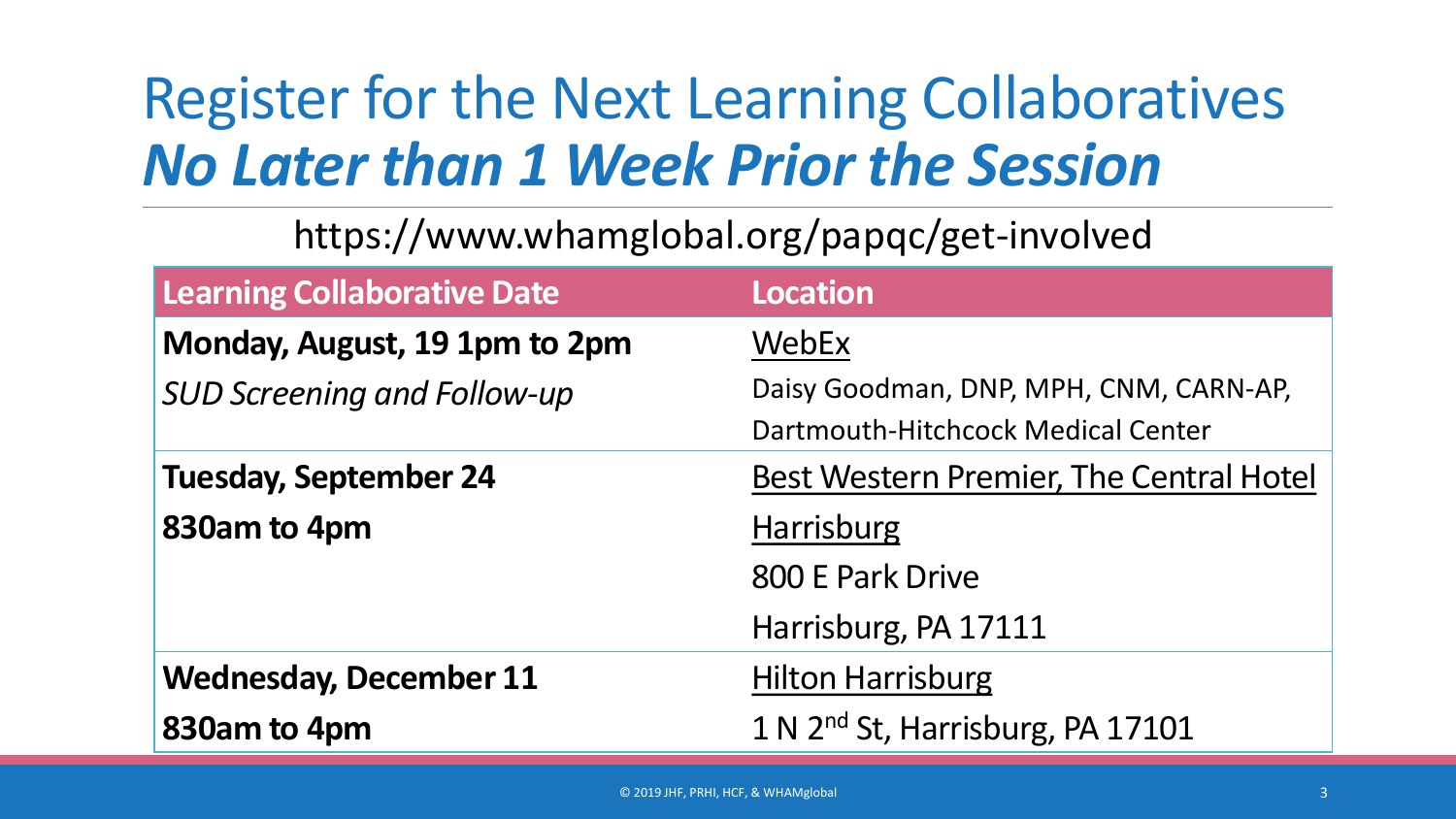# Preliminary Topics for 9/24

Patient Safety Fellowship Award

Role of family advocates

*Other ideas? Let us know via the session evaluation.*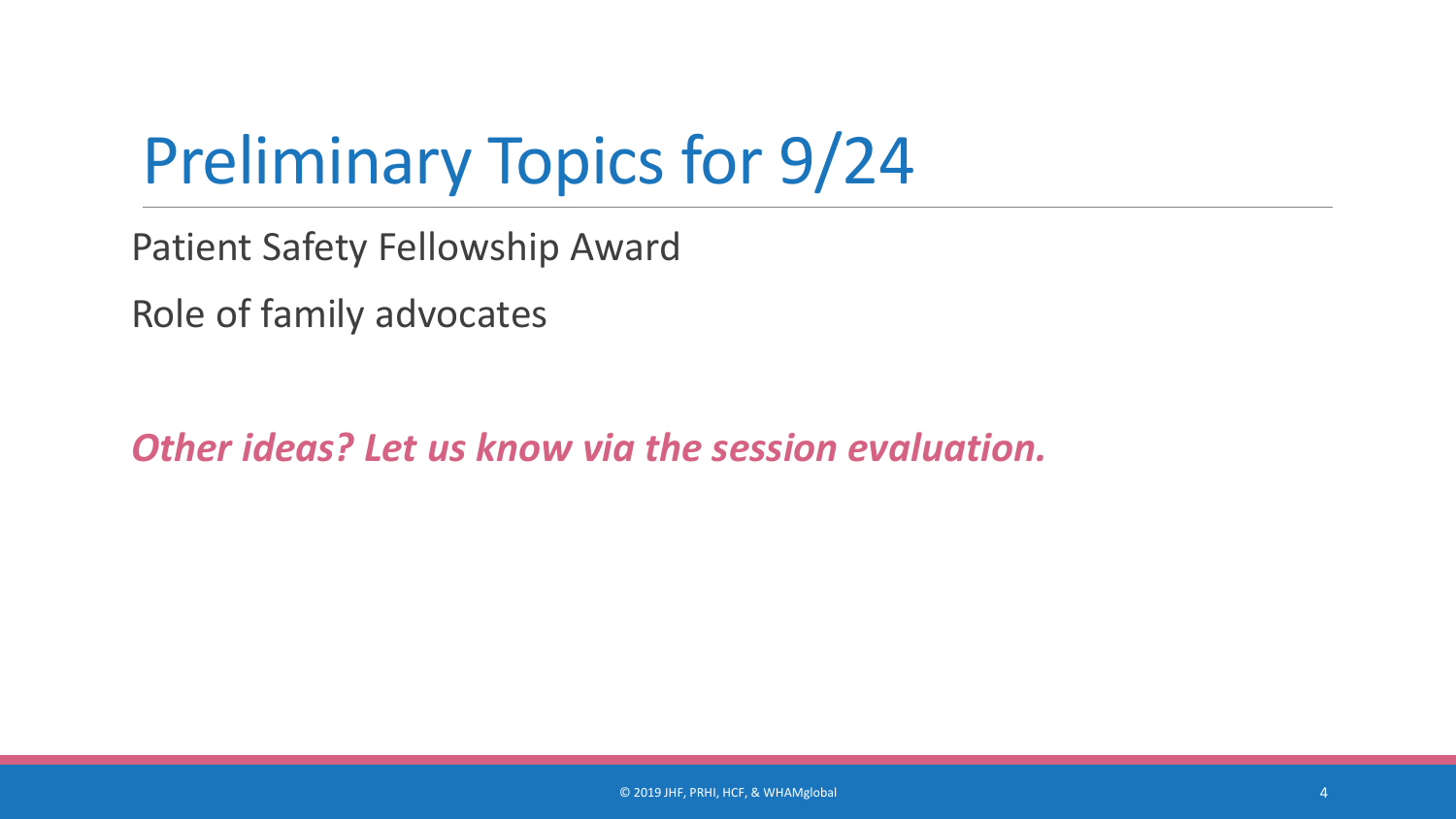# Session Evaluations and CEUs

- Complete the evaluation by following this link: <https://www.surveymonkey.com/r/7Y8QQZ2>
	- [This link is also posted at https://www.whamglobal.org/papqc/pa-pqc-](https://www.whamglobal.org/papqc/pa-pqc-learning-collaborative-sessions)<br>learning-collaborative-sessions
- The evaluation will provide us with feedback and the information necessary to process CEU's for Nursing, Physician, Social Work and the PA Certification Board
- Deadline: July 14, 2019

*We design the sessions based on your feedback*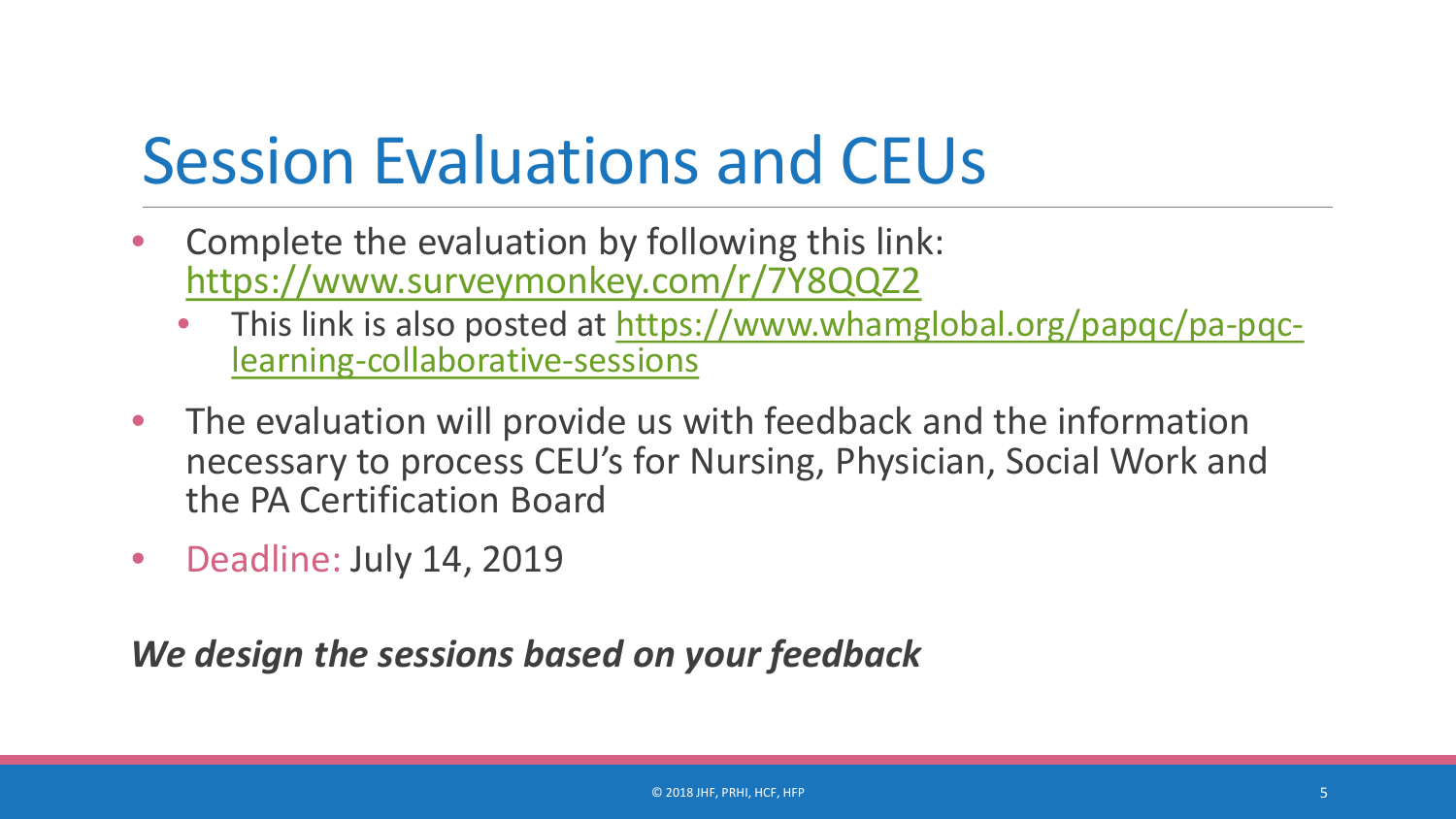## Before You Leave

#### $\checkmark$  Be sure that you have signed the sign-in sheet

### $\checkmark$  Place your name tags in the blue bin